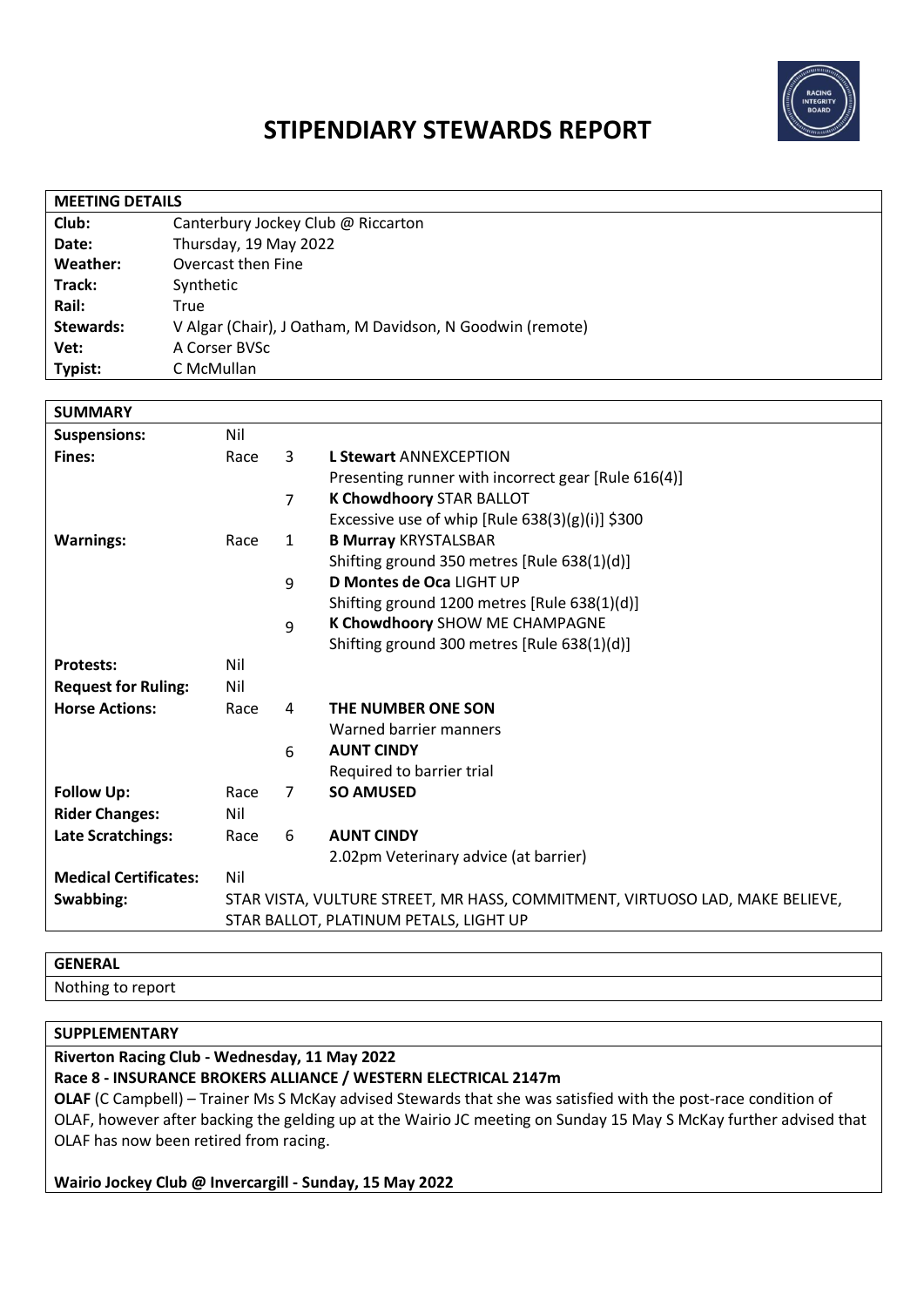#### **Race 2 - AB LIME & SOUTHLAND HELICOPTERS & NORTHERN SOUTHLAND LIVESTOCK 1600m**

**DARCEE QUE** (K Williams) – Trainer Mr J Phillips advised Stewards that DARCEE QUE underwent a veterinary examination which included blood tests on Wednesday 18 May with no abnormalities being detected. J Phillips further advised it is his intention to continue on with the mare's current preparation and he will look to apply a tongue tie prior to DARCEE QUE'S next race day start.

#### **Ashburton Racing Club Barrier Trials - Tuesday, 17 May 2022**

**Heat 3 –** Probationer **E Robertson** was spoken to regarding her whip use in consecutive strides in the straight.

**RACE COMMENTS**

**Race 1 RICCARTON PARK FUNCTION CENTRE MAIDEN 2200m**

**PRINCESS NALA** (T Comignaghi) - Slow away. Crowded when weakening having to be steadied near the 350 metres. When questioned regarding performance rider advised that after being slow away the mare had been inclined to over race in the early stages and had been disappointing.

**STAR VISTA** (K Asano) - Had to be steadied when improving onto heels near the 1200 metres.

**B Murray** (KRYSTALSBAR) - Issued with a warning after permitting KRYSTALSBAR to shift out when not fully clear of PRINCESS NALA which was crowded having to be steadied near the 350 metres.

#### **Race 2 SPEIGHT'S HANDICAP 2200m**

**JIMINY CRICKET** (B May) - Slow away.

**HEY MICKEY** (G Jogoo) - Jumped away awkwardly.

**VULTURE STREET** (K Williams) - Restrained to obtain cover in the early stages after jumping from the outside barrier.

**AMAZON GODDESS** (A Balloo) - Over raced when being restrained in the early to middle stages.

**FEELIN' FANCY** (K Mudhoo) - Steadied when awkwardly placed near heels rounding the turn near the 450 metres.

**HILLERSDEN** (J Laking) - Briefly steadied when VULTURE STREET shifted out when not fully clear near the 450 metres. K Williams was advised to exercise greater care.

**EULOGY SHOW** (D Turner) - When questioned regarding performance rider could offer no excuse. A post-race veterinary inspection did not reveal any obvious abnormality.

**OCEANS AWAY** (T Newman) - When questioned regarding performance rider was of the opinion the gelding may have been feeling the effects of recent racing. When questioned trainer P Harris advised that OCEANS AWAY would now be spelled. A post-race veterinary inspection did not reveal any obvious abnormality.

**Race 3 MID WINTER CHRISTMAS RACES 25 JUNE MAIDEN 1200m**

**Trainer L Stewart** was fined \$50 under the Minor Infringement Schedule after presenting ANNEXCEPTION with incorrect gear.

**BLUEGRASS DIXIE** (C Johnson) - Hampered leaving the barriers when ARCHERFIELD jumped outwards. Raced wide without cover.

**ARCHERFIELD** (A Balloo) - Jumped away awkwardly. **CATALINA BAY** (K Chowdhoory) - Jumped away awkwardly.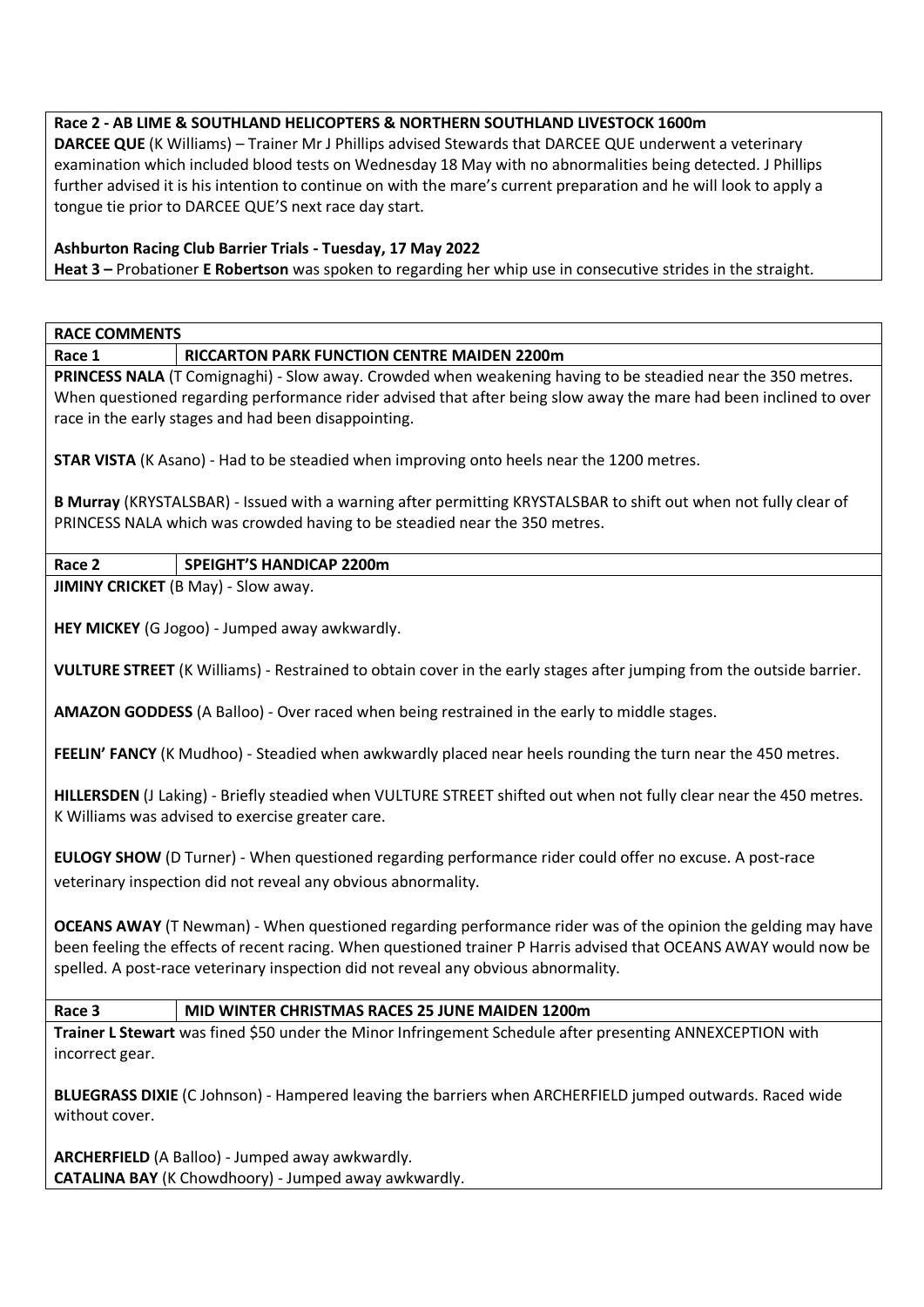**DENY** (T Moseley) - Reared at the start. Steadied after becoming awkwardly placed on the heels of CATALINA BAY near the 200 metres.

**GLOBAL BEAUTY** (B May) - Contacted leaving the barriers. Steadied near the 1100 metres when placed in restricted room to the inside of ANDREA which was taken in by MIA SORELLA which in turn had been dictated inwards when JAMIESON'S TIPPLE shifted inwards when not fully clear. K Mudhoo was advised to exercise greater care.

**LIPA MALA** (K Williams) - Lay out rounding the final bend making contact with MIA SORELLA.

**MIA SORELLA** (L Allpress) - Lay inwards throughout the final straight and was unable to be fully ridden out as a result. Contacted final bend.

**ANNEXCEPTION** (T Comignaghi) – When questioned regarding performance rider advised that in her opinion the mare failed to handle the synthetic track conditions.

**Race 4 COUPLAND'S BAKERIES MAIDEN 1200m**

**THE NUMBER ONE SON** (B Murray) - Reared at the start striking its head on the top of its barrier losing several lengths. Connections were advised a warning would be placed on the gelding's barrier manners. Returned to the enclosure with blood present in one nostril. A post-race veterinary inspection found the gelding to have lacerations in the head area, with the blood in the nostril being consistent with external trauma.

**NELLIE GREY** (B May) - Slow away. A post-race veterinary inspection did not reveal any obvious abnormality.

**EASYRIDER** (K Chowdhoory) - Crowded shortly after the start losing ground.

**EIGHT BALL** (T Moseley) - Raced ungenerously in the early and middle stages being further hampered near the 700 metres when DEVIL IN DISGUISE lay out rounding the bend.

**HIGHLAND FLING** (A Balloo) - Raced wide without cover throughout.

**DEVIL IN DISGUISE** (L Allpress) - When questioned regarding performance rider advised the gelding had raced greenly throughout and will benefit from the experience.

#### **Race 5 STERILINE RACING 1200m**

All runners were unloaded to undergo veterinary inspections after the barrier release mechanism failed to operate. All runners were passed fit to take their part in the race and were reloaded once the barriers had been tested. As a result, the race ran 4 minutes late.

**VIRTUOSO LAD** (S Toolooa) - Slow away.

### **Race 6 WINTER FASHIONS HERE 13 AUGUST 1200m**

**AUNT CINDY** (B Murray) - Removed from the barriers to undergo a veterinary inspection after becoming fractious and was subsequently late scratched at 2.02pm on veterinary advice. The connections were advised that AUNT CINDY must barrier trial prior to racing next.

**FAH SAI (C Barnes) - Slow away.** 

**BELASARD** (K Asano) - Slow away.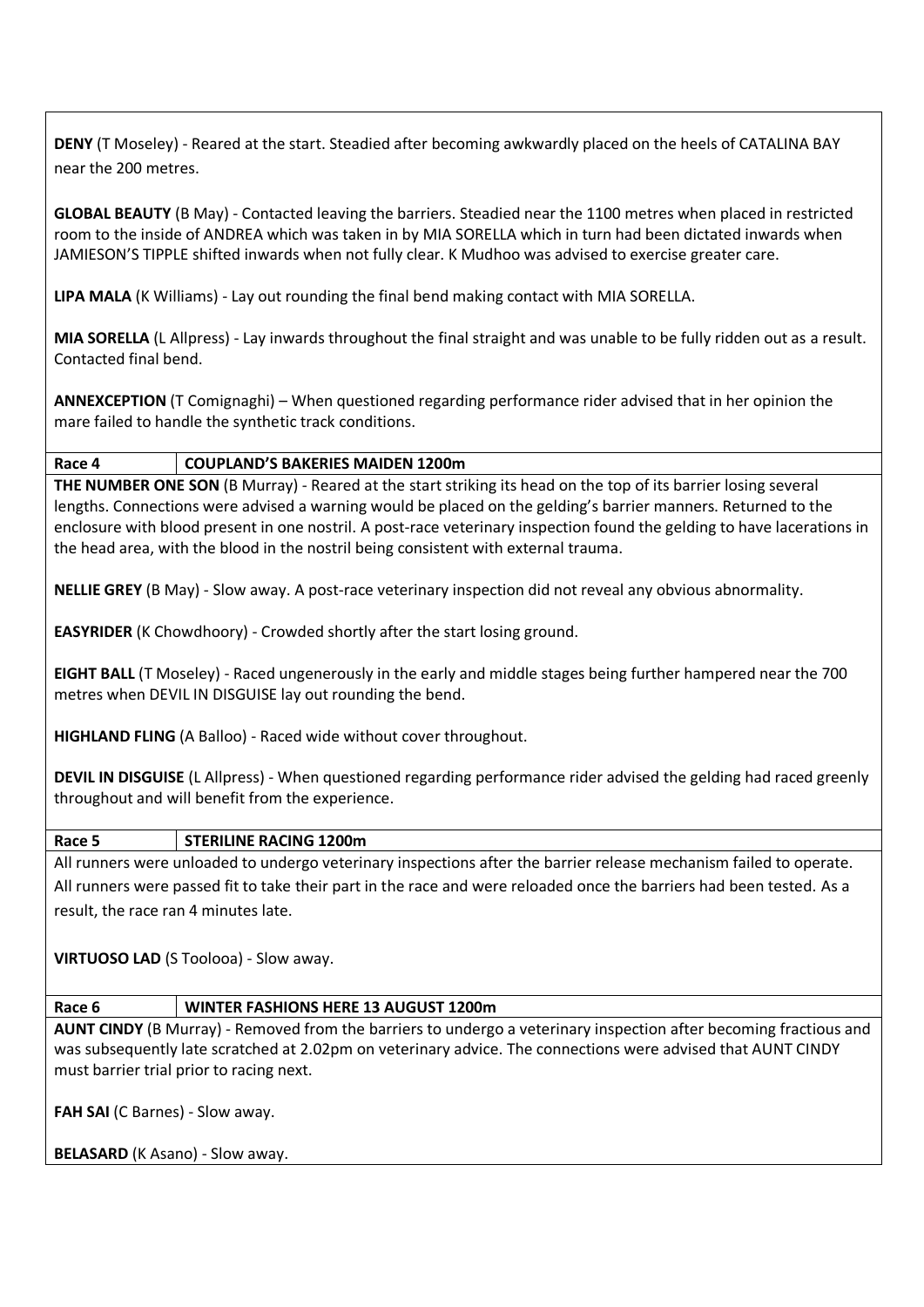**GLADROY** (C Johnson) - Raced wide without cover. When questioned regarding performance rider advised that after being caught wide the gelding had only battled in the straight and had been inclined to lay in, adding that in his opinion GLADROY would be better suited to rain affected footing.

**JUST A GIRL** (T Newman) - Raced in restricted room to the inside of OPHELIA ROSE which had USURER improving to its outside and lay in near the 900 metres.

#### **Race 7 MARTIN COLLINS NEW ZEALAND MAIDEN 1600m**

**PRIMA DONNA** (K Williams) - Blundered leaving the barriers and was slow away as a result.

**BAILADOR** (S Muniandy) - Slow away.

**STAR BALLOT** (K Chowdhoory) - Slow away. Lay out under pressure over the concluding stages.

**UN AGENDA** (K Mudhoo) - Raced three wide without cover.

**SO AMUSED** (T Comignaghi) - Raced wide without cover throughout. When questioned regarding performance rider advised that in her opinion the mare failed to handle the synthetic track conditions. A post-race veterinary inspection revealed a slow recovery rate. Stewards will follow up with trainer Mr N Wigley in coming days.

**THE COMPOSER** (M Taylor) - Lay in rounding the final bend hampering TIRATORE near the 400 metres. Contacted 300 metres.

**TIRATORE** (C Johnson) - Hampered near the 400 metres, then being held up and when shifting out to obtain clear running became unbalanced when making contact with THE COMPOSER near the 300 metres.

**K Chowdhoory** (STAR BALLOT) - Admitted a charge in that he struck his mount STAR BALLOT 6 times prior to the 100 metre mark. After considering submissions the Adjudicator imposed a fine of \$300.

# **Race 8 GAVELHOUSE.COM 1600m**

**CASE STUDY** (D Turner) - Restrained to the rear after jumping from a wide barrier.

**LETZ'AV BUBBLES** (S Toolooa) - Restrained to the rear after jumping from a wide barrier. Over raced in the early and middle stages.

**BARRETT** (K Asano) - Raced ungenerously through the early and middle stages. When questioned regarding performance rider advised the gelding failed to respond when placed under pressure. A post-race veterinary inspection did not reveal any obvious abnormality.

**LADY MODENA** (R Mudhoo) - Made the crossing near the 1500 metres awkwardly when racing ungenerously. Shied at the winning post having to be steadied.

**TIFFEN** (K Chowdhoory) - Steadied off heels passing the 600 metres. Held up in the straight and could not obtain clear running until shifting outwards across heels approaching the 100 metres.

**PLATINUM PETALS** (C Johnson) - Held up early in the straight.

**SWEET LILLY** (S Muniandy) - Held up early in the final straight.

# **Race 9 RACECOURSE HOTEL & MOTOR LODGE 1400m MISS CURIOUS** (K Mudhoo) - Slow away. Steadied when over racing passing the 1200 metres.